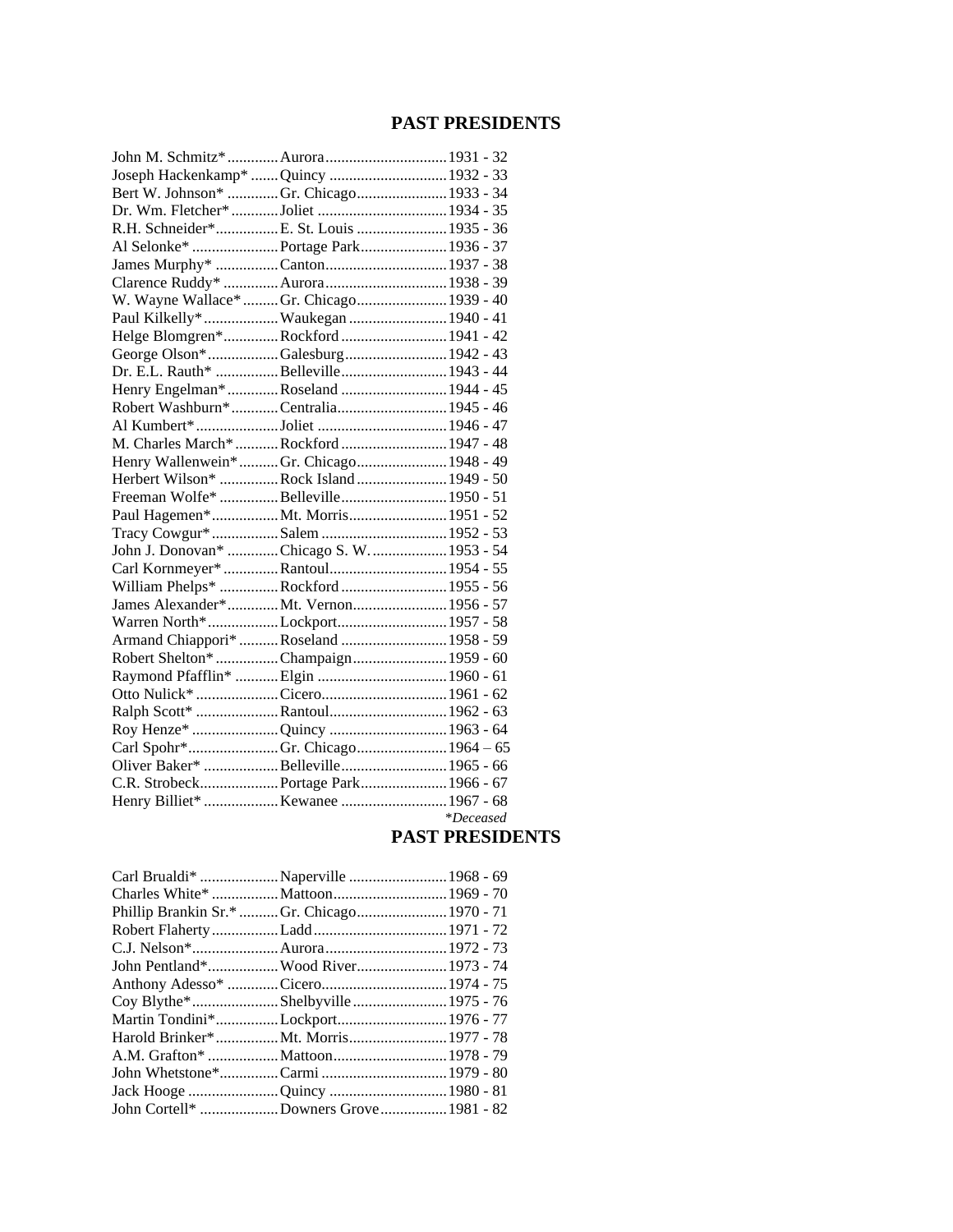| William McCoskey*Decatur 1982 - 83         |                                          |                  |
|--------------------------------------------|------------------------------------------|------------------|
| Elmer Dintelman*Mascoutah 1983 - 84        |                                          |                  |
|                                            |                                          |                  |
|                                            |                                          |                  |
|                                            |                                          |                  |
|                                            |                                          |                  |
| Sam Burgess* Caseyville  1988 - 89         |                                          |                  |
| Arthur E. Landorf*  Naperville  1989 - 90  |                                          |                  |
| John Diebold Waukegan  1990 - 92           |                                          |                  |
| Robert NeffLockport 1992 - 93              |                                          |                  |
|                                            | John Cavalzanni Metro Chicago  1993 - 94 |                  |
| Robert Schlichtenmyer*  McHenry  1994 - 96 |                                          |                  |
| Kenny Warner* Mt. Vernon 1996 - 97         |                                          |                  |
|                                            |                                          |                  |
| Gerald Ashlock  Wood River 1998 - 99       |                                          |                  |
| Howard DeRosePrinceton 1999 - 00           |                                          |                  |
|                                            |                                          |                  |
| Albert SimmonsCentralia2001 - 02           |                                          |                  |
| Mike Pelling Downers Grove 2002 - 03       |                                          |                  |
|                                            |                                          |                  |
|                                            |                                          |                  |
| Ken Kostenbader Freeport2005 - 06          |                                          |                  |
| Scot BaikieBerwyn2006 - 07                 |                                          |                  |
|                                            |                                          | <i>*Deceased</i> |

#### **PAST PRESIDENTS**

| Ron SerioCarpentersville2007 - 08    |  |
|--------------------------------------|--|
| Tom Bilderbeck Mt. Vernon2008 - 09   |  |
| Brad Bowker*Granite City 2009 - 10   |  |
| Gorden Berry* Lockport2010 - 11      |  |
| Dennis Longnecker Wauconda 2011 - 12 |  |
| Gary Doud Tuscola2012 - 13           |  |
|                                      |  |
|                                      |  |
|                                      |  |
| Jim BrewerLawrenceville2016 - 17     |  |
|                                      |  |
| John SpitznerFlora2018 - 19          |  |
| DuWayne BeckSterling2019 - 20        |  |
| Mike JonesEdwardsville2020 - 21      |  |
| Jim ViveritoLockport2021 - 22        |  |

\**Deceased*

# **HONORARY PAST PRESIDENTS**

| Herbert W. Heilman*  Batavia  1975 |  |
|------------------------------------|--|
| Marvin Meisner* Duluth, MN1976     |  |
|                                    |  |
|                                    |  |
|                                    |  |
|                                    |  |
|                                    |  |
|                                    |  |
|                                    |  |